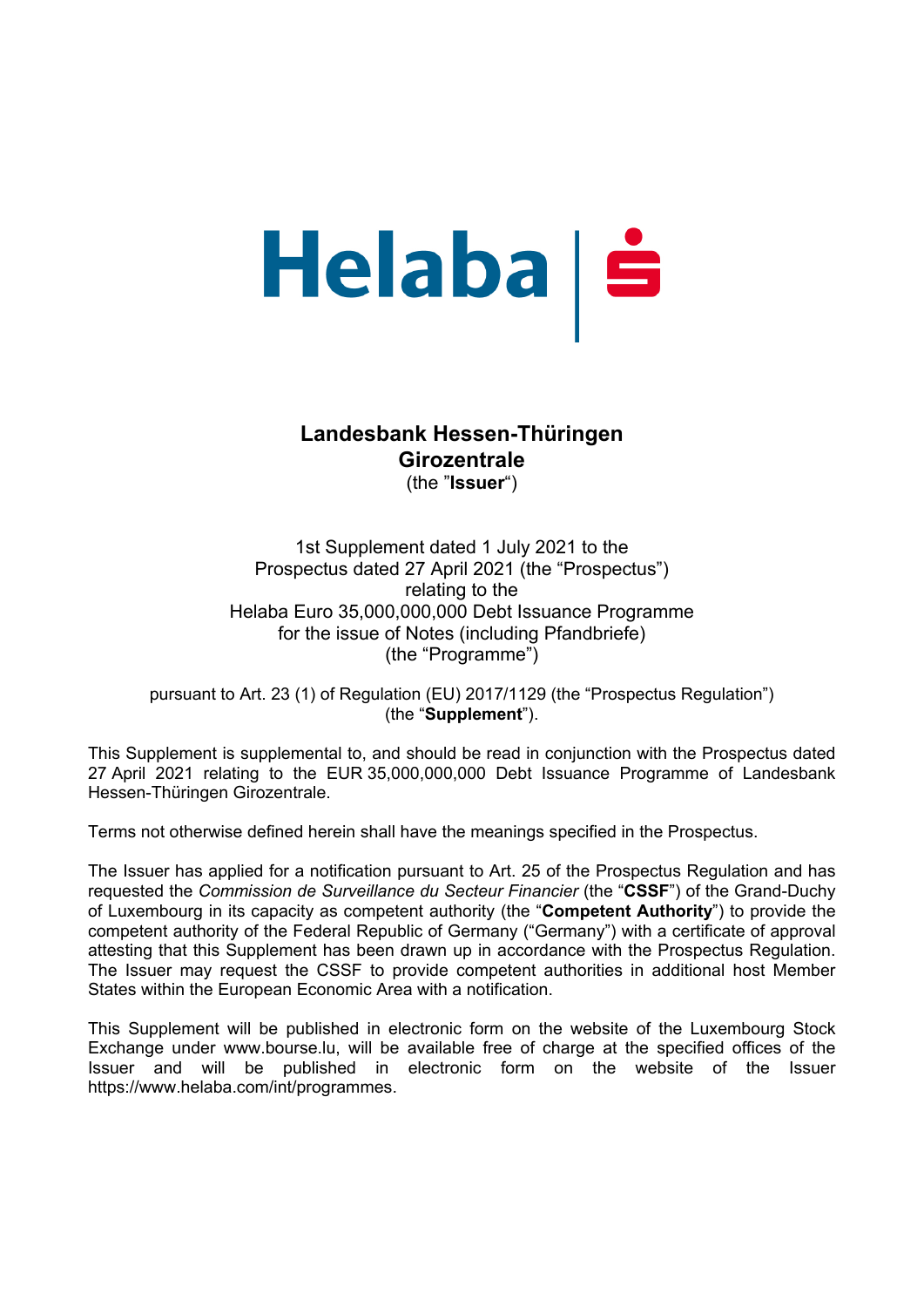### **Table of Contents**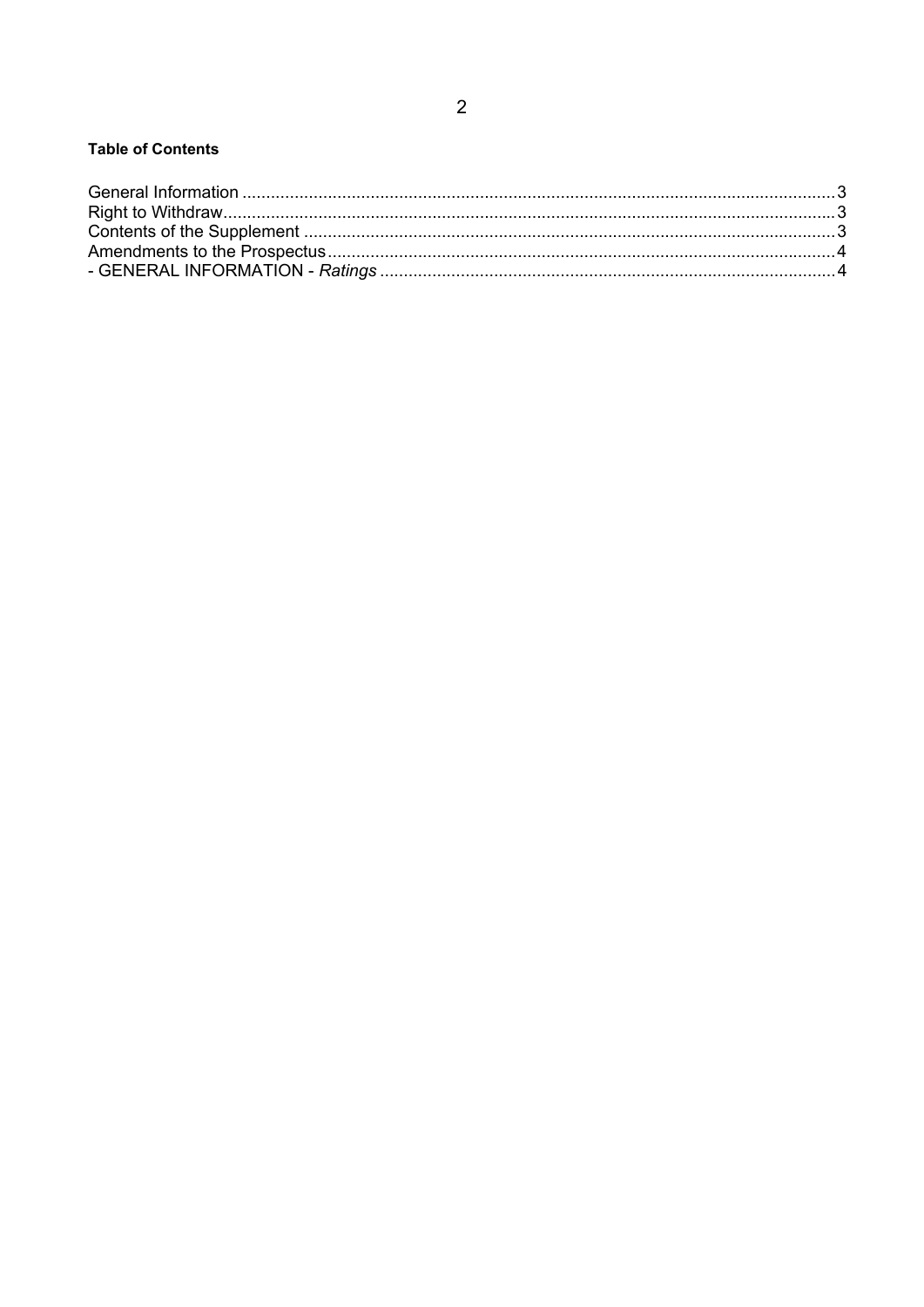### **General Information**

Landesbank Hessen-Thüringen Girozentrale is solely responsible for the information given in this Supplement.

The Issuer hereby declares that, having taken all reasonable care to ensure that such is the case, the information contained in this Supplement for which it is responsible, is to the best of its knowledge, in accordance with the facts and contains no omission likely to affect its import.

This Supplement has been approved by the Competent Authority.

### **Right to Withdraw**

**According to article 23 paragraph 2a of the Prospectus Regulation, Investors who, prior to the publication of this Supplement, have made a declaration of intent aimed at the purchase of or subscription to securities offered under the Prospectus, are entitled to revoke this declaration of intent within a period of three working days after the publication of this Supplement (starting on 1 July 2021 and ending on 6 July 2021), if and to the extent that the new circumstance or the incorrectness has occurred prior to the final closing of the public offering and prior to the delivery of the debt instruments. Investors, who wish to exercise the right of withdrawal, may contact Landesbank Hessen-Thüringen, Neue Mainzer Str. 52-58, 60311 Frankfurt am Main.** 

### **Contents of the Supplement**

This Supplement No. 1 dated 1 July 2021 has been prepared due to rating actions of the rating agency Standard & Poor's with respect to Helaba on 24 June 2021 and 29 June 2021 and amends the Prospectus in the place indicated under the headline "Amendments to the Prospectus".